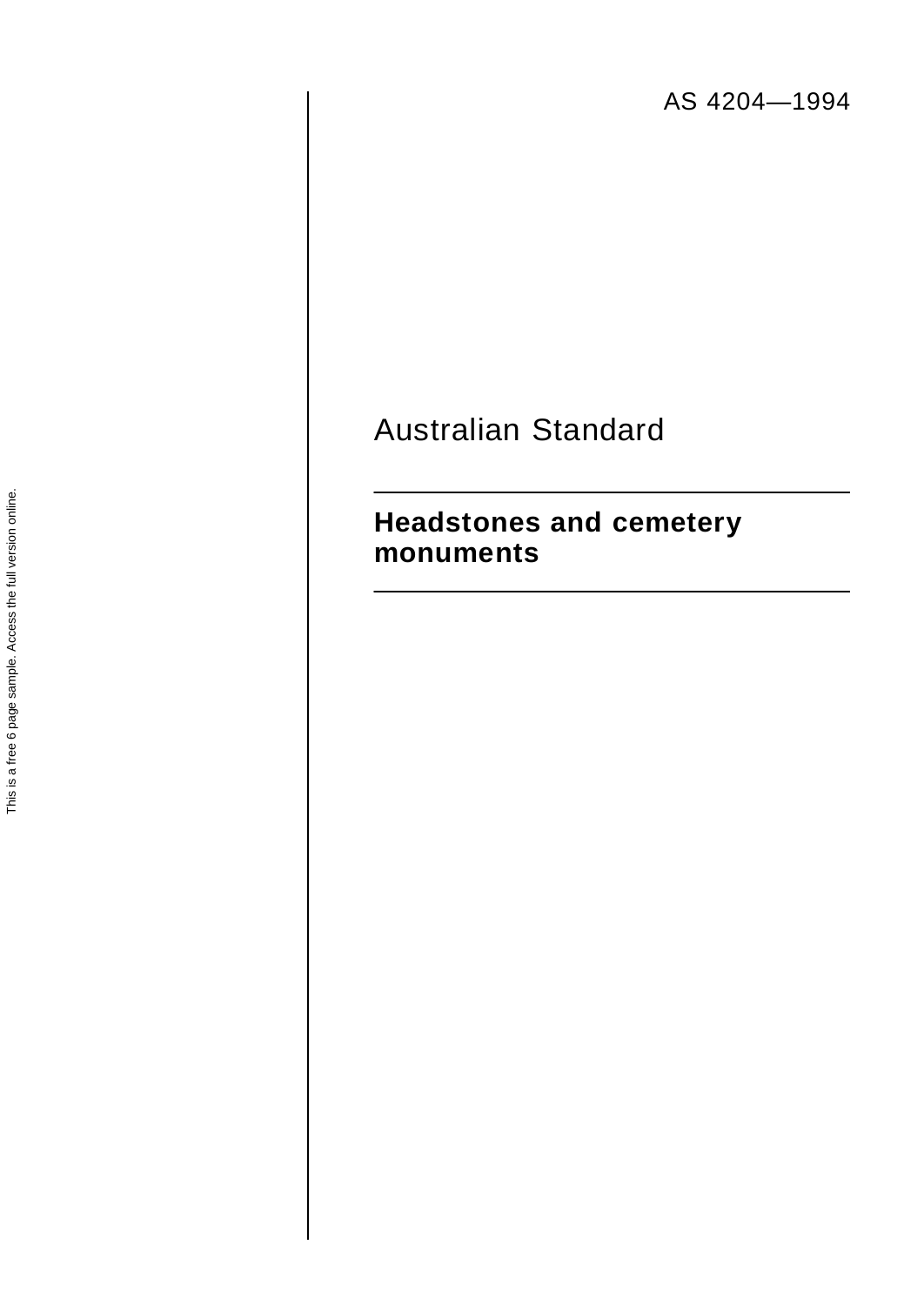This Australian Standard was prepared by Committee BD/71, Cemetery Monuments. It was approved on behalf of the Council of Standards Australia on 2 May 1994 and published on 11 July 1994.

The following interests are represented on Committee BD/71:

Australian Cemeteries and Crematoria Association

Australian Monument Federation

National Trust of Australia (N.S.W.)

NZ Master Monumental Masons Association

Office of Australian War Graves

*Review of Australian Standards. To keep abreast of progress in industry, Australian Standards are subject to periodic review and are kept up to date by the issue of amendments or new editions as necessary. It is important therefore that Standards users ensure that they are in possession of the latest edition, and any amendments thereto.*

*Full details of all Australian Standards and related publications will be found in the Standards Australia Catalogue of Publications; this information is supplemented each month by the magazine 'The Australian Standard', which subscribing members receive, and which gives details of new publications, new editions and amendments, and of withdrawn Standards.*

*Suggestions for improvements to Australian Standards, addressed to the head office of Standards Australia, are welcomed. Notification of any inaccuracy or ambiguity found in an Australian Standard should be made without delay in order that the matter may be investigated and appropriate action taken.*

*This Standard was issued in draft form for comment as DR 93182.*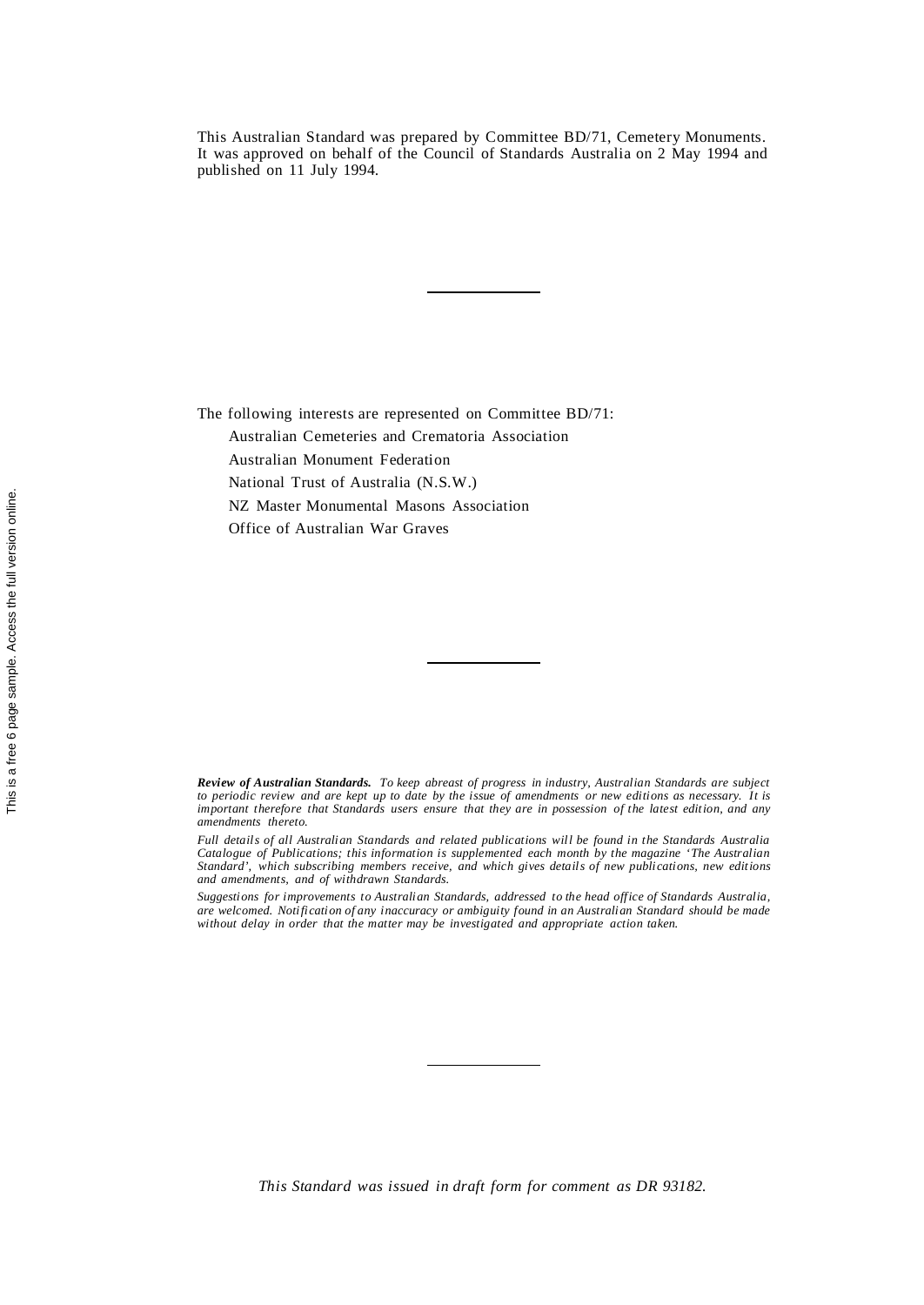# Australian Standard

# **Headstones and cemetery monuments**

First published as AS 4204—1994.

This is a free 6 page sample. Access the full version online. This is a free 6 page sample. Access the full version online.

> PUBLISHED BY STANDARDS AUSTRALIA (STANDARDS ASSOCIATION OF AUSTRALIA) 1 THE CRESCENT, HOMEBUSH, NSW 2140

ISBN 0 7262 8967 1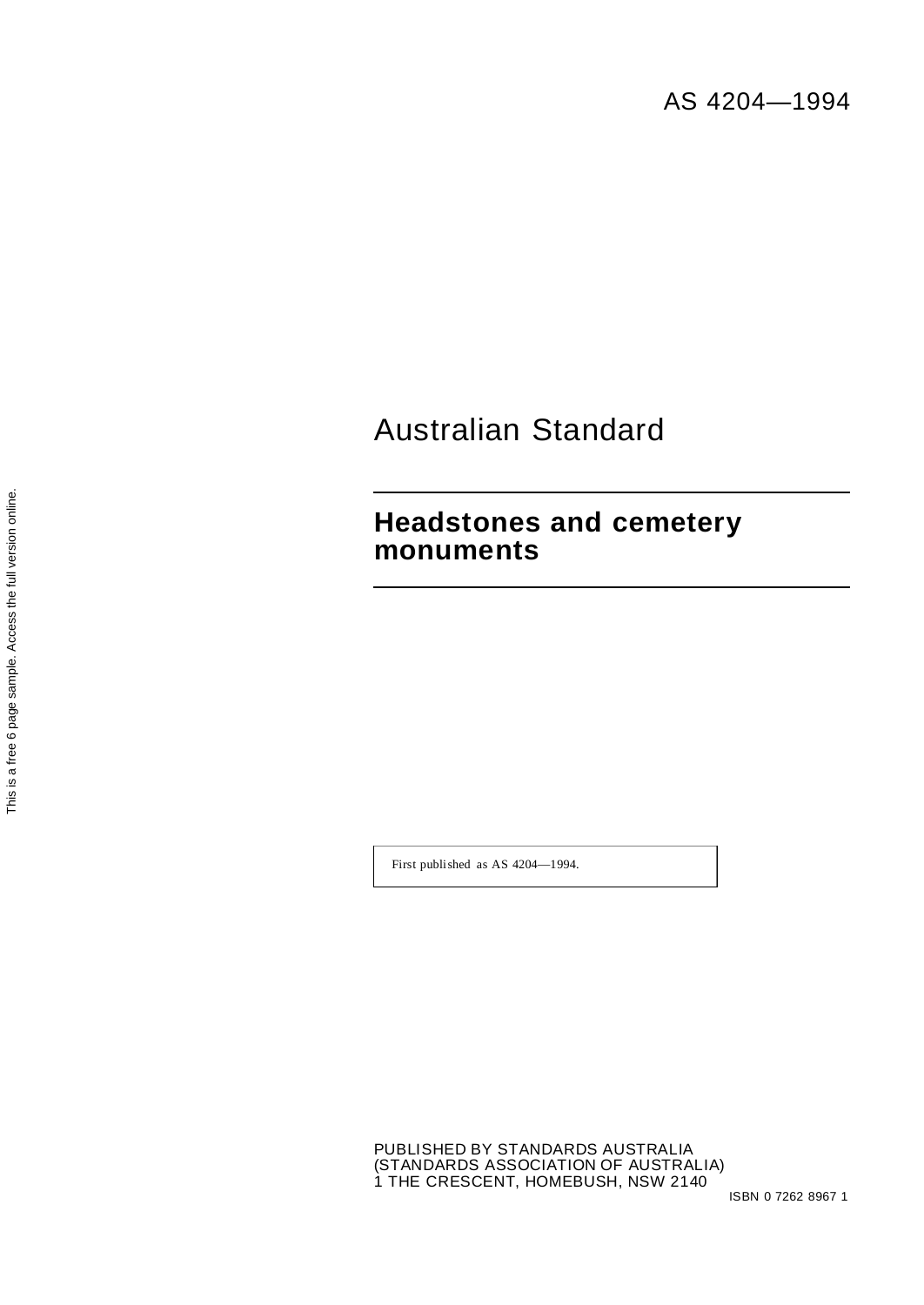#### PREFACE

This Standard was prepared by the Standards Australia Committee on Cemetery Monuments, in response to a request from the cemetery industry and to a subsequent survey.

The Standard was written with the objective of enabling cemetery authorities and monumental masons to specify minimum structural design criteria, performance, installation and renovation requirements for headstones and cemetery monuments so that these may have a minimum service life of 50 years.

The committee responsible for preparation of this Standard also considered the requirements for war grave headstones and monuments and decided to include as an appendix those requirements which are performance based and in accordance with the requirements of the Department of Veterans Affairs, Office of Australian War Graves.

Due to the specialist nature of mausolea they have not been included in this Standard. The committee is currently preparing a second stage specifically on above-ground mausolea.

The term 'informative' has been used in this Standard to define the application of the appendix to which it applies. An 'informative' appendix is only for information and guidance.

Standards Australia will also permit the inclusion of its copyright material in computer software programs for no royalty payment provided such programs are used exclusively in-house by the creators of the programs.

Care should be taken to ensure that material used is from the current edition of the Standard and that it is updated whenever the Standard is amended or revised. The number and date of the Standard should therefore be clearly identified.

The use of material in print form or in computer software programs to be used commercially, with or without payment, or in commercial contracts is subject to the payment of a royalty. This policy may be varied by Standards Australia at any time.

 $©$  Copyright  $-STANDARDS$  AUSTRALIA

Users of Standards are reminded that copyright subsists in all Standards Australia publications and software. Except where the Copyright Act allows and except where provided for below no publications or software produced by Standards Australia may be reproduced, stored in a retrieval system in any form or transmitted by any means without prior permission in writing from Standards Australia. Permission may be conditional on an appropriate royalty payment. Requests for permission and information on commercial software royalties should be directed to the head office of Standards Australia.

Standards Australia will permit up to 10 percent of the technical content pages of a Standard to be copied for use exclusively in-house by purchasers of the Standard without payment of a royalty or advice to Standards Australia.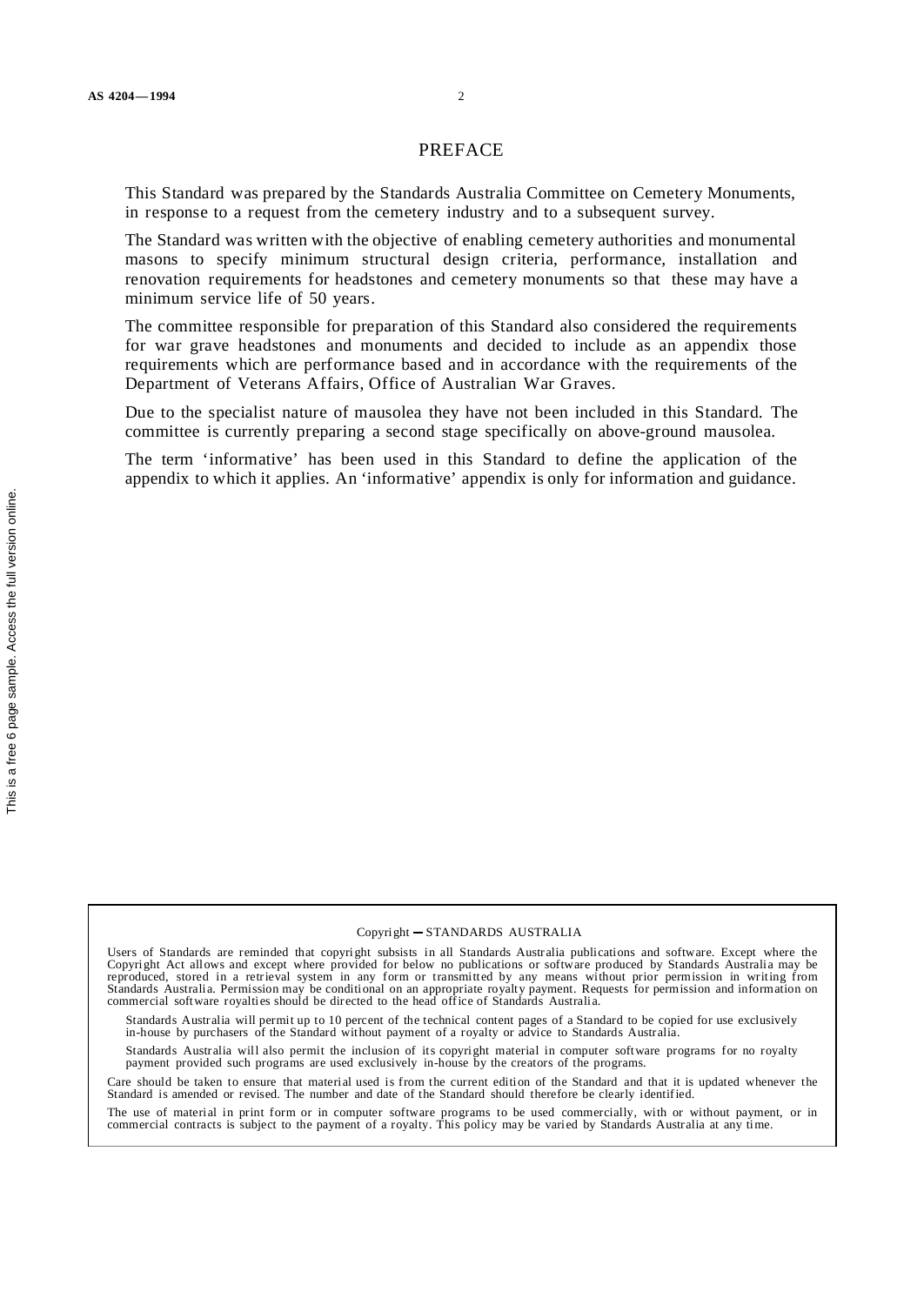## **CONTENTS**

|--|

### SECTION 1 SCOPE AND GENERAL

| 1.1                                |                                                 | $\overline{4}$ |  |
|------------------------------------|-------------------------------------------------|----------------|--|
| 1.2                                |                                                 | $\overline{4}$ |  |
| 1.3                                | REFERENCED AND RELATED DOCUMENTS                | $\overline{4}$ |  |
| 1.4                                |                                                 | 5              |  |
| 1.5                                |                                                 | 6              |  |
| 1.6                                |                                                 |                |  |
| SECTION 2 MATERIALS AND COMPONENTS |                                                 |                |  |
| 2.1                                |                                                 |                |  |
| 2.2                                |                                                 |                |  |
| 2.3                                |                                                 |                |  |
| 2.4                                |                                                 |                |  |
| 2.5                                |                                                 |                |  |
| 2.6                                |                                                 |                |  |
| 2.7                                |                                                 |                |  |
| 2.8                                |                                                 |                |  |
| 2.9                                |                                                 |                |  |
|                                    |                                                 |                |  |
|                                    |                                                 |                |  |
| SECTION 3 DESIGN AND CONSTRUCTION  |                                                 |                |  |
| 3.1                                |                                                 |                |  |
| 3.2                                |                                                 |                |  |
| 3.3                                |                                                 |                |  |
| 3.4                                |                                                 |                |  |
| 3.5                                |                                                 |                |  |
| 3.6                                |                                                 |                |  |
| 3.7                                |                                                 |                |  |
|                                    | <b>APPENDICES</b>                               |                |  |
| A                                  |                                                 |                |  |
| <sub>B</sub>                       |                                                 |                |  |
| $\mathsf{C}$                       |                                                 |                |  |
| D                                  | RECOMMENDED INSCRIPTION INFORMATION ON CEMETERY |                |  |
|                                    |                                                 |                |  |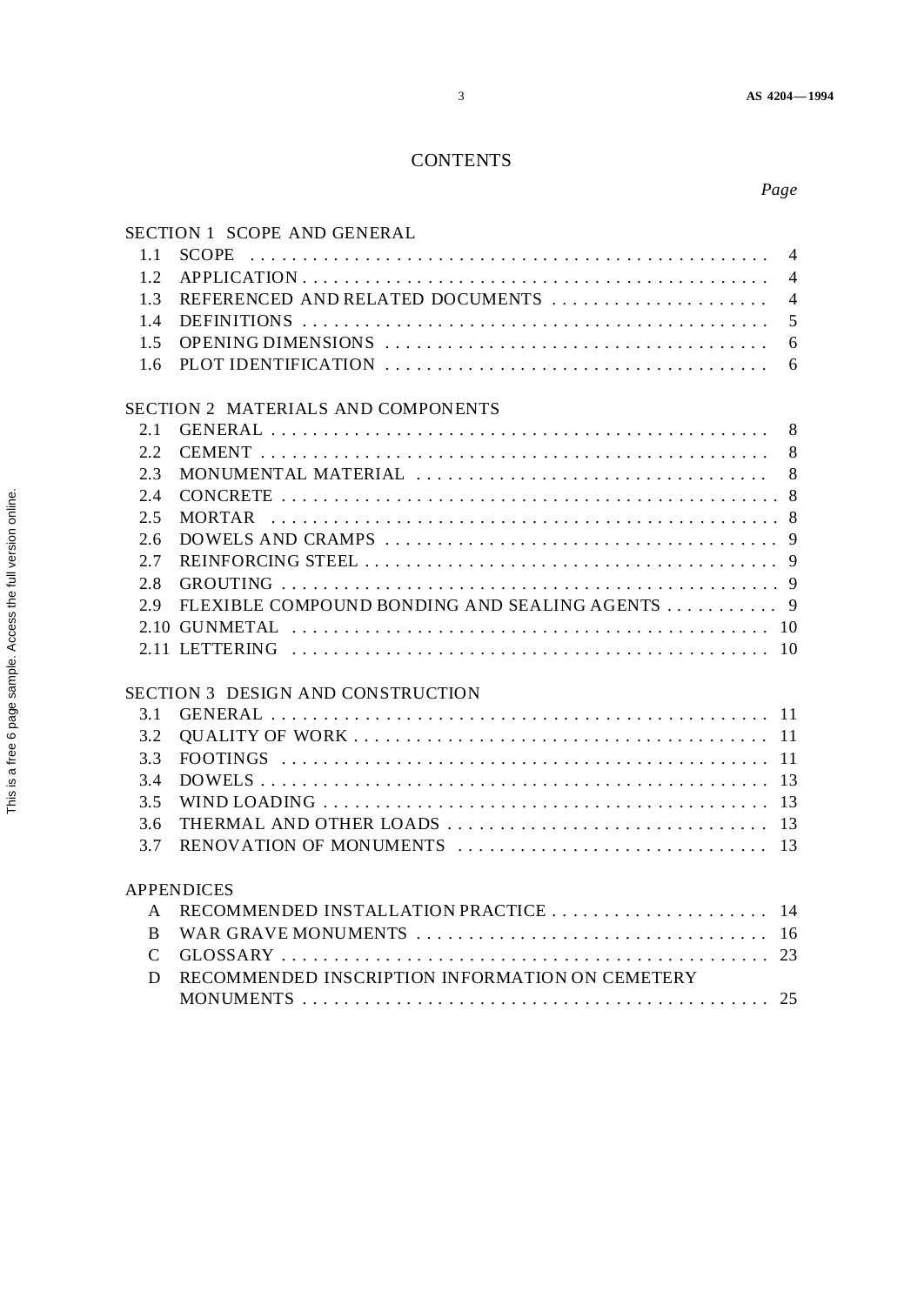### STANDARDS AUSTRALIA

#### **Australian Standard**

#### **Headstones and cemetery monuments**

### SECTION 1 S COPE AND GE NERAL

**1.1 SCOPE** This Standard specifies minimum structural design criteria, performance and renovation requirements for cemetery monuments and crematoria memorial gardens above and below the natural ground surface. The Standard also gives guidelines on installation practice and guidelines for war grave monuments. It does not set out to preclude artistic endeavour.

This Standard does not apply to pet cemeteries or to public monuments other than cemetery monuments.

NOTES:

- 1 Appendix A deals with recommended installation practice.
- 2 Appendix B sets out guidelines for war grave monuments.

**1.2 APPLICATION** This Standard is intended for use by cemetery authorities, monumental masons and all personnel concerned with the installation, renovation and general requirements of cemetery monuments.

#### **1.3 REFERENCED AND RELATED DOCUMENTS**

**1.3.1 Referenced documents** The following documents are referred to in this Standard:

- AS
- 1170 Minimum design loads on structures (known as the SAA Loading Code)
- 1170.2 Part 2: Wind loads
- 1302 Steel reinforcing bars for concrete
- 1303 Steel reinforcing wire for concrete
- 1304 Welded wire reinforcing fabric for concrete
- 2738 Copper and copper alloys—Compositions and designations
- 2738.3 Part 3: Cast products
- 2837 Wrought alloy steels—Stainless steel bars and semi-finished products
- 2870 Residential slabs and footings
- 3600 Concrete structures
- 3700 Masonry in buildings (known as the SAA Masonry Code)
- 3972 Portland and blended cements
- **BS**
- 5889 Specification for one-part gun grade silicone-based sealants

**1.3.2 Related documents** Attention is drawn to the following related documents:

War Cabinet decision 10 March 1922

The Australia ICOMOS Charter for the conservation of places of cultural significance (The Burra Charter)